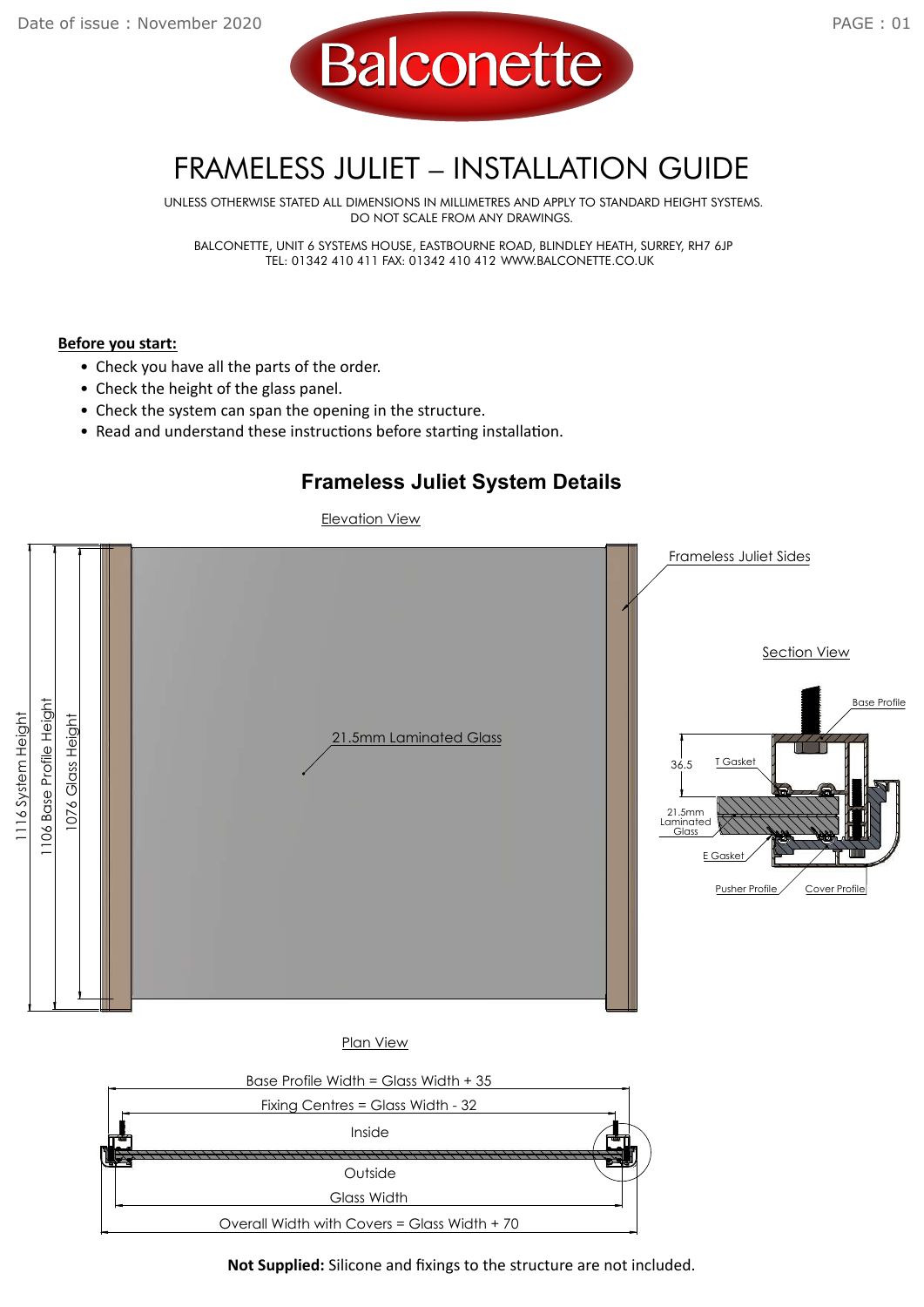Frameless Juliet Side - Exploded View



**Not Supplied:** Silicone and fixings to the structure are not included.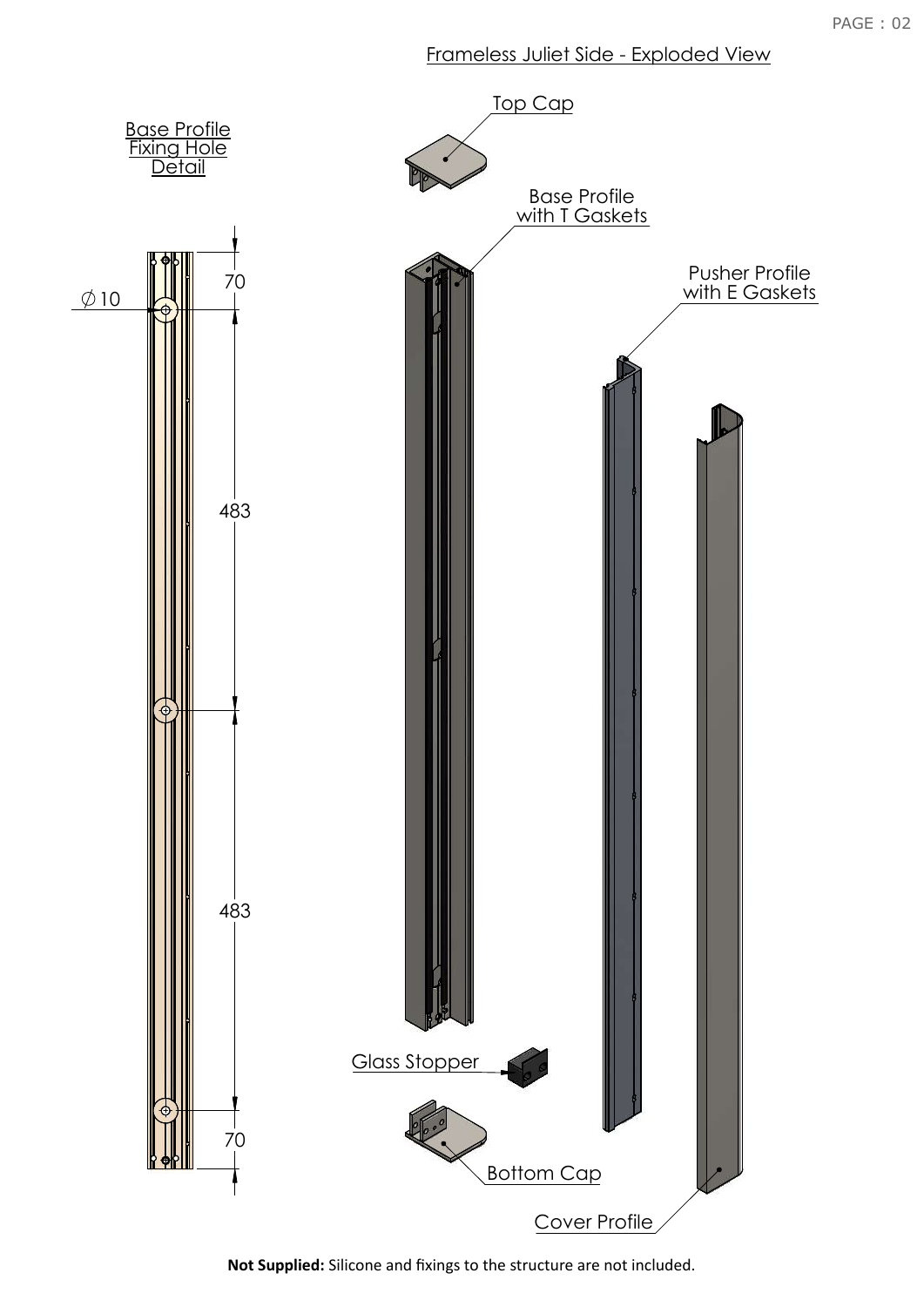

01) Unpack your Juliet.



03) Measure the structural opening and the width of the glass panel and calculate the position of the base profiles. The base profile width equals the glass width plus 35mm.



05) Check the area the glass will occupy for any obstructions so there is nothing in the way of it being freely installed.



07) Mark the position of the base profiles, the fixing locations and prepare the structure for fixings.



02) Remove the top cap, cover profile and pusher profile and place to one side.



04) Check the position of the profiles so that the top of the glass (once installed) will achieve a minimum of 1100mm from the finished floor level.



06) Ensure the base profile is perfectly level both horizontally and vertically.



08) With suitable fixings fix the first base profile securely to the structure.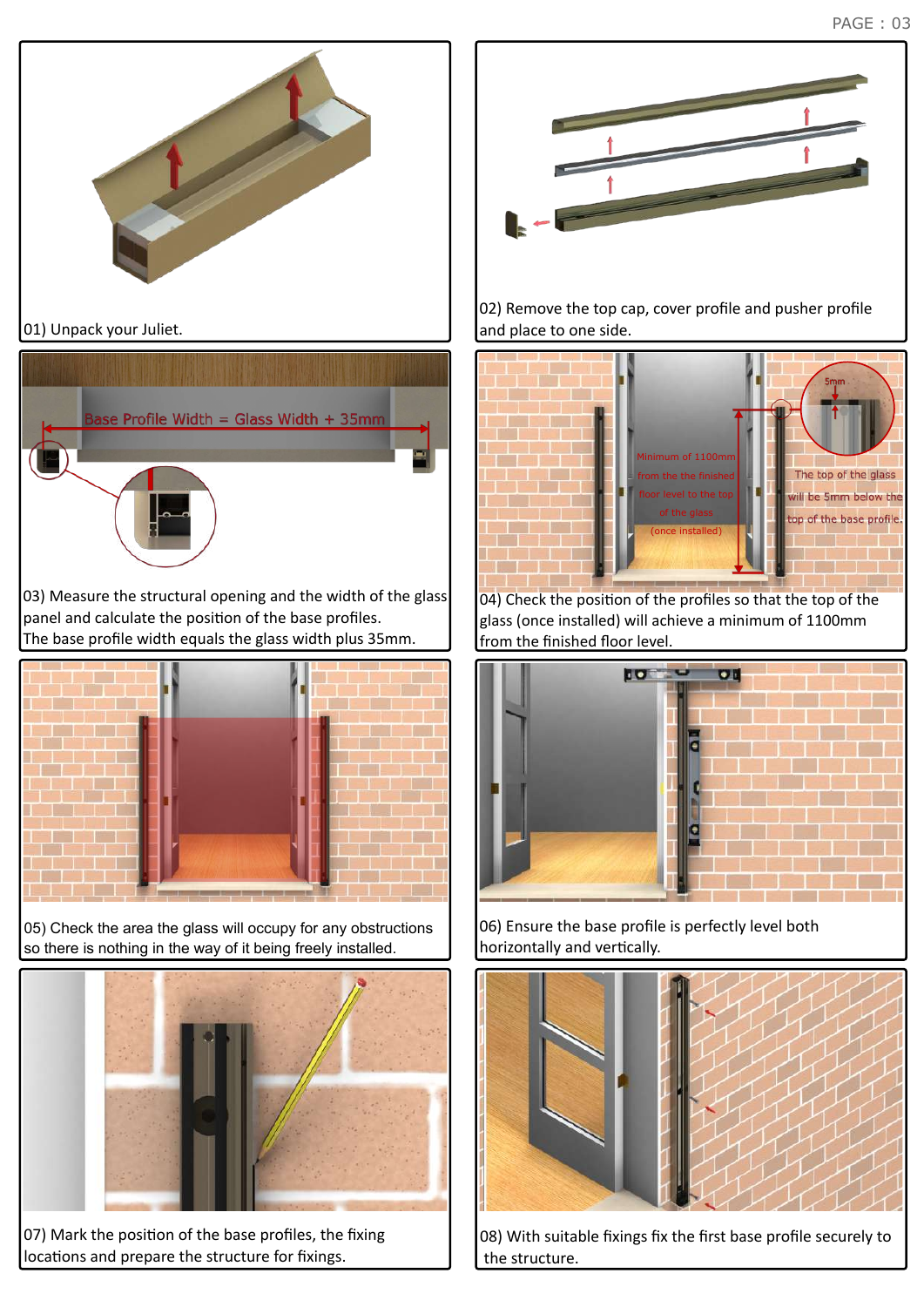

09) Locate the second base profile on the other side, parallel and at the same height to the first one.

Ensure the external width of the base profiles equals Glass Width + 35mm.



11) Check the two base profiles start at the same level. Mark and prepare the structure for fixings.



13) Ensure the T gaskets are flat and all in place in the base profiles.



15) Frameless Juliet glass panels can be very heavy and large. Please plan your path to installation, check the weight and size of the glass, and make sure you are using the correct equipment and/or enough manpower, a safe working platform and have enough room to hold and manoeuvre the glass panel into position safely.



 $\vert$ 10) Check that there is an equal width top and bottom.



12) With suitable fixings fix the second base profile securely to the structure.



14) Remove any labels, spacers or film from the glass panel.



16) Seat the glass panel centrally onto the plastic glass stoppers and pivot it up to make full contact with the T Gaskets.